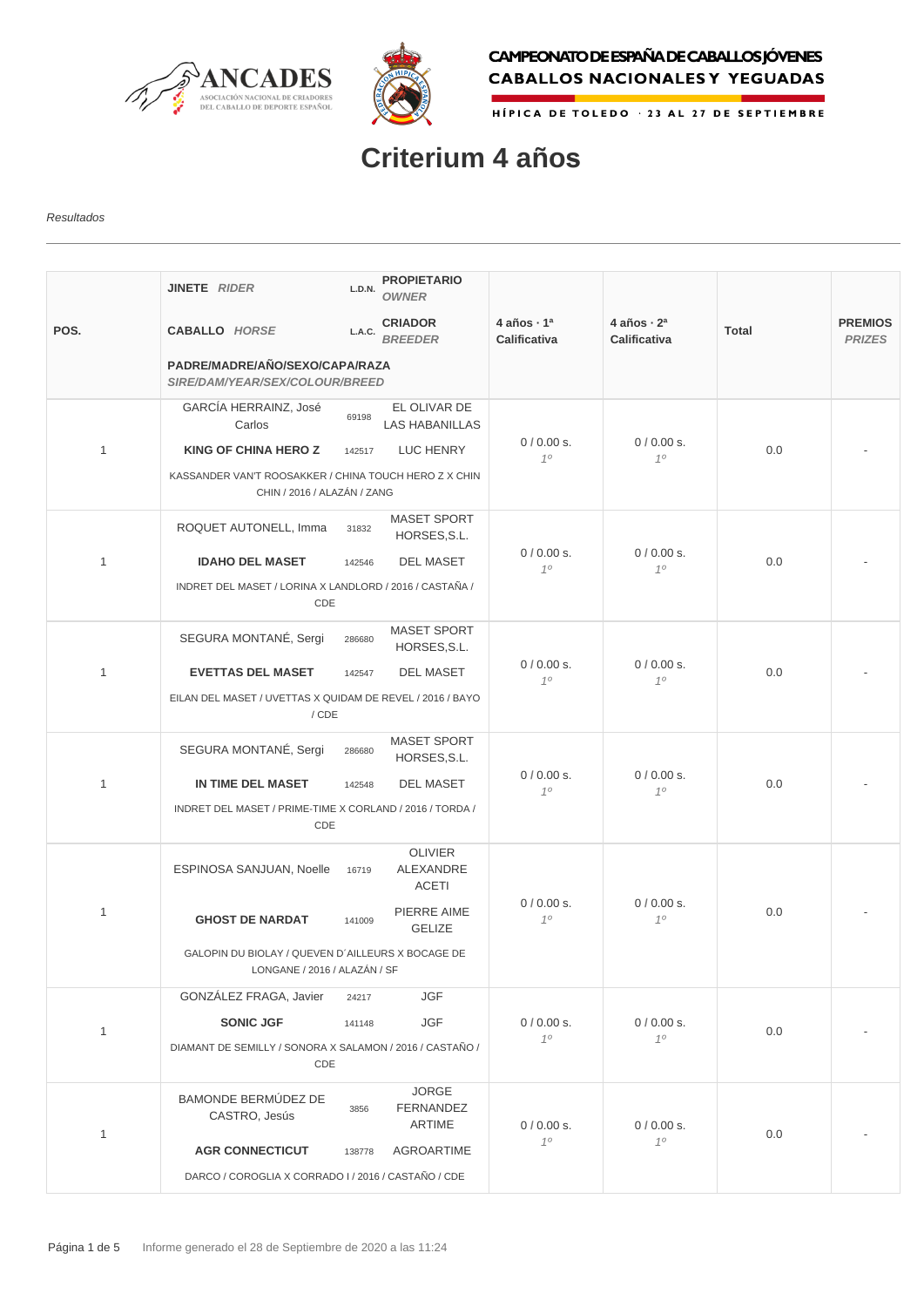|              | POVES GIL, Joaquin                                                                          | 1553   | <b>JOAQUIN POVES</b><br>GIL                      |                    |                    |     |  |
|--------------|---------------------------------------------------------------------------------------------|--------|--------------------------------------------------|--------------------|--------------------|-----|--|
| 1            | <b>ILARI DEL MASET</b>                                                                      | 139097 | <b>DEL MASET</b>                                 | 0/0.00 s.          | 0/0.00 s.          | 0.0 |  |
|              | INDRET DEL MASET / UITE DEL MASSEET X ULRICH Z / 2016 /<br>NEGRO / CDE                      |        |                                                  | 10                 | 10                 |     |  |
|              | PEREYRA SAAVEDRA,<br>Leonardo                                                               | 18187  | Y.CASAVIEJA                                      |                    |                    |     |  |
| 1            | <b>TINAJITA DE CASAVIEJA</b>                                                                | 138459 | Y.CASAVIEJA                                      | 0/0.00 s.<br>10    | 0/0.00 s.<br>10    | 0.0 |  |
|              | EL DORADO VAN DE ZESHOEK / INDIA DE BUZALEN X SIRIOSO /<br>2016 / CASTAÑO / CDE             |        |                                                  |                    |                    |     |  |
|              | CERDIDO CALDERON, Angel                                                                     | 272908 | Y.VILLAFRANCA                                    |                    |                    |     |  |
| 1            | <b>GRANIT DE CONQUES</b>                                                                    | 139116 | <b>HARAS DE</b><br><b>CONQUES</b>                | $0/0.00 s$ .<br>10 | 0/0.00 s.<br>10    | 0.0 |  |
|              | CORNET OBOLENSKY / CELIA DI TAL X L'ARC DE TRIOMPHE /<br>2016 / TORDO / SF                  |        |                                                  |                    |                    |     |  |
|              | GONZÁLEZ ALONSO,<br>Guillermo                                                               | 220538 | <b>CAMPOS DE</b><br><b>NEMBRO SL</b>             |                    |                    |     |  |
| $\mathbf{1}$ | <b>BRIGHT STAR DE CAPELLAN 141095</b>                                                       |        | Y.CASA'L<br>CAPELLAN                             | $0/0.00 s$ .<br>10 | $0/0.00 s$ .<br>10 | 0.0 |  |
|              | BIG STAR / BREEZER V.H. ARENDSHOF X THUNDER VAN DE<br>ZUUTHOEVE (BE) / 2016 / CASTAÑO / CDE |        |                                                  |                    |                    |     |  |
|              | GONZÁLEZ ALONSO,<br>Guillermo                                                               | 220538 | <b>CAMPOS DE</b><br><b>NEMBRO SL</b>             |                    |                    |     |  |
| $\mathbf{1}$ | <b>CERVANTES DE CAPELLAN</b>                                                                | 141096 | Y.CASA'L<br>CAPELLAN                             | $0/0.00 s$ .<br>10 | 0/0.00 s.<br>10    | 0.0 |  |
|              | CORNET OBOLENSKY / DOVELA DE CAPELLÁN X DIAMANT DE<br>SEMILLY (FR) / 2016 / CASTAÑO / CDE   |        |                                                  |                    |                    |     |  |
|              | MUÑOZ CRIADO, Mario                                                                         | 70591  | AGROPECUARIA<br>RIO ALEGRE S.L.                  | $4/0.00$ s.        | 0/0.00 s.          |     |  |
| 13           | <b>CENT D'OR DE WALYRO</b>                                                                  | 142243 | Y.WALLYRO                                        | 190                | 10                 | 4.0 |  |
|              | AKATOR DE WALYRO / KAHLEESI DE WALYRO X DOBEL'S CENTO<br>/ 2016 / TORDO / CDE               |        |                                                  |                    |                    |     |  |
|              | ÁLVAREZ AMARO, Hugo                                                                         | 92875  | <b>JOSE JOAQUIN</b><br><b>TUREGANO</b><br>LOZANO |                    |                    |     |  |
| 13           | <b>LEYRE DE FORWINDS</b>                                                                    | 142394 | JOSE JOAQUIN<br><b>TUREGANO</b><br>LOZANO        | 0/0.00 s.<br>10    | $4/0.00$ s.<br>210 | 4.0 |  |
|              | ICONO / CALIFORNIA X CORLAND / 2016 / TORDO / CDE                                           |        |                                                  |                    |                    |     |  |
|              | MUÑOZ CRIADO, Mario                                                                         | 70591  | <b>AGOPECUARIA</b><br>RIO ALEGRE S.L.            |                    |                    |     |  |
| 13           | POOL D'OR DE WALYRO                                                                         | 142431 | Y.WALLYRO                                        | $4/0.00$ s.<br>190 | 0/0.00 s.<br>10    | 4.0 |  |
|              | AKATOR DE WALYRO / MIRANDA X ZUIDPOOL / 2016 / CASTAÑO /<br>CDE                             |        |                                                  |                    |                    |     |  |
|              | LIÑARES AMOR, Lara                                                                          | 68592  | <b>LARA LIÑARES</b><br><b>AMOR</b>               | $4/0.00$ s.        | 0/0.00 s.          |     |  |
| 13           | <b>LUNA</b>                                                                                 | 141917 |                                                  | 190                | 10                 | 4.0 |  |
|              | CONTISCO C / - / 2016 / CASTAÑO / CDEAUX                                                    |        |                                                  |                    |                    |     |  |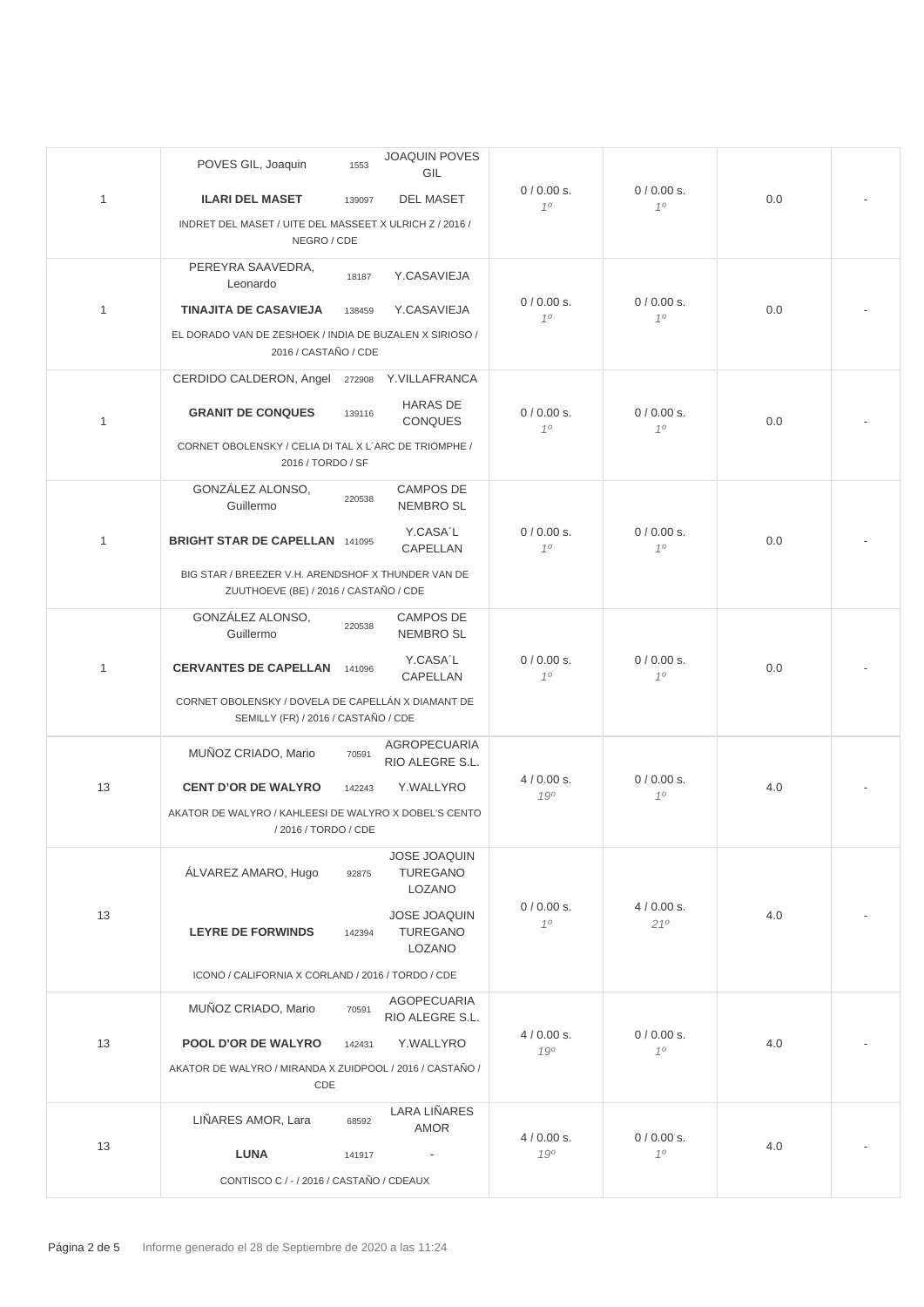| 13 | <b>JESUS</b><br><b>BAMONDE BERMÚDEZ DE</b><br><b>BAAMONDE</b><br>3856<br><b>BERMUDEZ DE</b><br>CASTRO, Jesús<br>CASTRO<br><b>AGR TORONTO</b><br><b>AGROATIME</b><br>141939<br>TOULON / BAIÑA DO SOUTO X POLEANDER Z / 2016 / CASTAÑO /<br>CDE | 0/0.00 s.<br>10    | $4/0.00$ s.<br>210 | 4.0 |  |
|----|-----------------------------------------------------------------------------------------------------------------------------------------------------------------------------------------------------------------------------------------------|--------------------|--------------------|-----|--|
|    | QUEIPO DE LLANO ALVAREZ<br><b>VIZCONDE DE</b><br>15865<br>VALORIA<br>DE TOLEDO, Juan                                                                                                                                                          |                    |                    |     |  |
| 13 | <b>VIZCONDE DE</b><br><b>MUÑANA</b><br>142001<br><b>VALORIA</b>                                                                                                                                                                               | $0/0.00 s$ .<br>10 | $4/0.00$ s.<br>210 | 4.0 |  |
|    | HUPPIDAM DES HORTES / CAMELIA X CASSINI I / 2016 / ALAZÁN /<br>CDE                                                                                                                                                                            |                    |                    |     |  |
|    | VALLVERDU<br>VALLVERDU VALENCIA,<br>VALENCIA,<br>239050<br>Gerard<br><b>GERARD</b>                                                                                                                                                            |                    |                    |     |  |
| 13 | <b>GERARD</b><br><b>BRUNETE VEM</b><br>VALLVERDU<br>141083<br><b>VALENCIA</b>                                                                                                                                                                 | $4/0.00$ s.<br>190 | $0/0.00 s$ .<br>10 | 4.0 |  |
|    | CORLANDO / LILA DE LA FONT X CARISCO C / 2016 / CASTAÑO /<br>CDE                                                                                                                                                                              |                    |                    |     |  |
|    | <b>JOSE RAMON</b><br>GARCIA-GALLARDO GARCÍA,<br>2291 GARCIA-GALLARDO<br>Enrique<br><b>GIL-FOURNIER</b>                                                                                                                                        |                    |                    |     |  |
| 13 | <b>BORMANS</b><br><b>CAN'T STOP DE BOZ</b><br>141266<br>PHILIPPE                                                                                                                                                                              | $4/0.00$ s.<br>190 | 0/0.00 s.<br>10    | 4.0 |  |
|    | CORICO Z / UMBRA V/D JACHT X NONSTOP / 2016 / CASTAÑO /<br>ZANG                                                                                                                                                                               |                    |                    |     |  |
|    | <b>HÍPICA LA</b><br>MÁRQUEZ MÉNDEZ, Luis<br>16235<br><b>OLMEDA</b>                                                                                                                                                                            | $4/0.00$ s.        | $0/0.00 s$ .<br>10 | 4.0 |  |
| 13 | <b>CICERON LM</b><br>138577 Y.VALLE DE OLID<br>HUPPYDAM DES HORTS / MICKA DU CHESNEE X SOCRATE DE<br>CHIVRE / 2016 / ALAZÁN / CDE                                                                                                             | 190                |                    |     |  |
|    | PEDRO DE LA<br>CERDIDO CALDERON, Angel<br>272908<br><b>LLAVE BUENO</b>                                                                                                                                                                        |                    | $4/0.00$ s.<br>210 | 4.0 |  |
| 13 | <b>PICASSO DEL ARA</b><br>Y.RIO ARA<br>141281                                                                                                                                                                                                 | 0/0.00 s.<br>10    |                    |     |  |
|    | ET ENCORE DE MUZE / VIA 40,74% X VLAN DE VERGOIGNAN /<br>2016 / CASTAÑO / CDE                                                                                                                                                                 |                    |                    |     |  |
|    | Y.FINCA MAEZA,<br>DÁVILA GARCÍA, Fidel<br>13671<br>S.L.                                                                                                                                                                                       |                    |                    |     |  |
| 13 | Y.FINCA MAEZA,<br><b>GRAF DE MAEZA</b><br>138855<br>S.L.                                                                                                                                                                                      | $4/0.00$ s.<br>190 | 0/0.00 s.<br>10    | 4.0 |  |
|    | VIGO D'ARSOUILLES / COUTISANE Z X CALVIN / 2016 / CASTAÑO /<br>CDE                                                                                                                                                                            |                    |                    |     |  |
| 13 | <b>SANTIAGO</b><br>VÁZQUEZ QUEIJAS, Leticia<br>CAMBRONERO<br>7696<br><b>ALVAREZ</b>                                                                                                                                                           |                    |                    |     |  |
|    | <b>GANADERIA</b><br><b>MADONNA DEL AMOR</b><br>140435<br>Y.DEL AMOR                                                                                                                                                                           | 0/0.00 s.<br>10    | $4/0.00$ s.<br>210 | 4.0 |  |
|    | ALLROUND / JUNO DEL AMOR X HERMINAGUE / 2016 / ALAZÁN /<br>A.Á.                                                                                                                                                                               |                    |                    |     |  |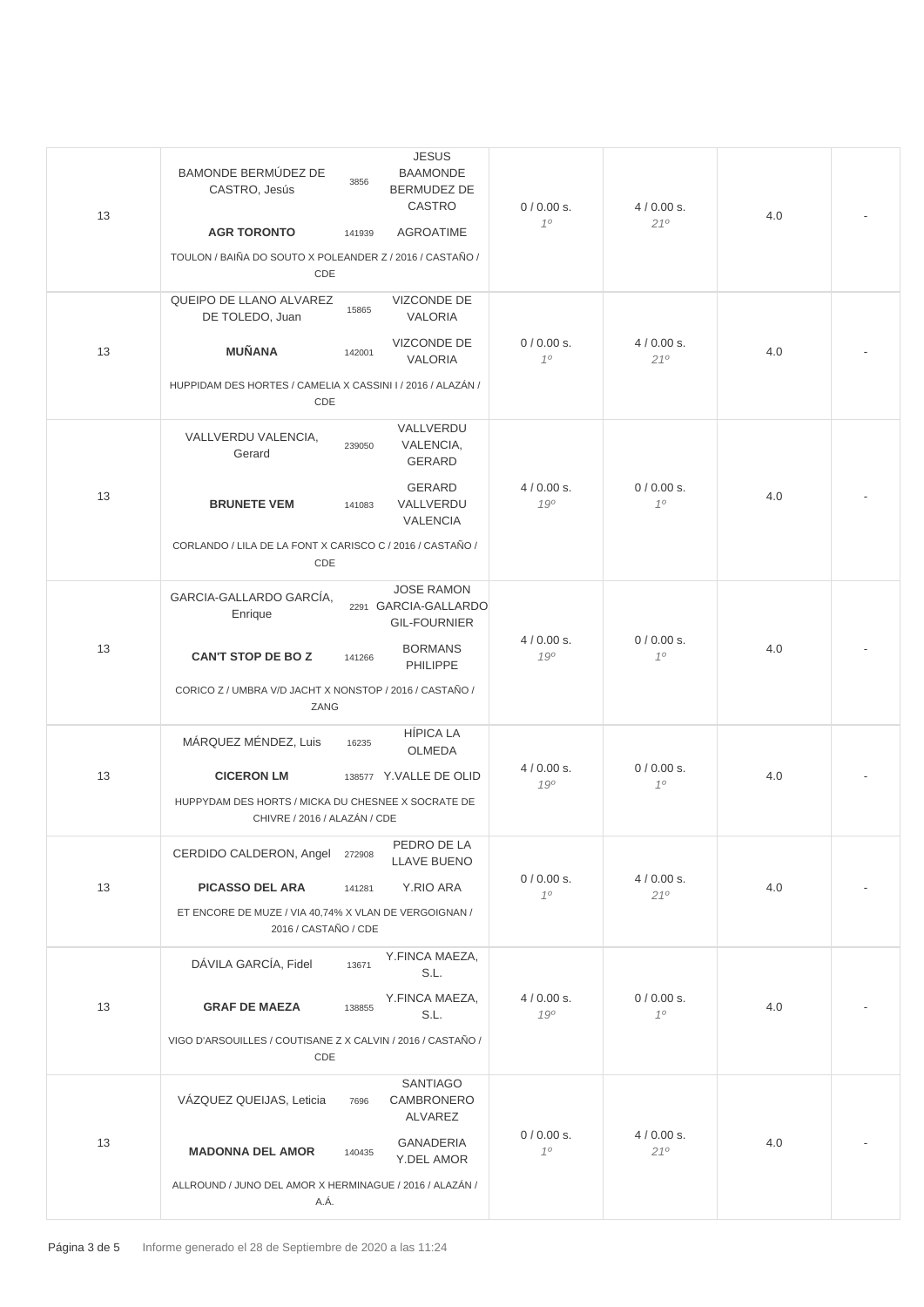|      | COLLADO RODRIGO, Sergio<br>210036                                                     | <b>MASET SPORT</b><br>HORSES, S.L.                                       |                           |                        |      |  |
|------|---------------------------------------------------------------------------------------|--------------------------------------------------------------------------|---------------------------|------------------------|------|--|
| F.P. | <b>EDRA DEL MASET</b><br>142295                                                       | <b>DEL MASET</b>                                                         | 0/0.00 s.<br>F.P.         | 8/0.00 s.<br>F.P.      | 8.0  |  |
|      | EILAN DEL MASET / IDRA DEL MASET X INDRET DEL MASET /<br>2015 / CASTAÑA / CDE         |                                                                          |                           |                        |      |  |
| 25   | CAVACO SANTOS, Tiago<br>30777                                                         | <b>MARIA</b><br><b>ALMUDENA</b><br><b>MARTINEZ REY</b>                   | 0/0.00 s.<br>10           | 8/0.00 s.              | 8.0  |  |
|      | <b>LEXUS C RZ</b><br>142509                                                           |                                                                          |                           | 290                    |      |  |
|      | ETOULON VDL / VENUS / 2016 / CASTAÑO / KWPN                                           |                                                                          |                           |                        |      |  |
|      | BANDÍN VAN LOON, Eline<br>154215                                                      | <b>JGF</b>                                                               |                           |                        |      |  |
| 25   | <b>CHOLITA JGF</b><br>141151                                                          | JGF                                                                      | $4/0.00$ s.<br>190        | $4/0.00$ s.<br>210     | 8.0  |  |
|      | DODO ST Z / FANUBERTHA X CARTHINO Z / 2016 / TORDO / CDE                              |                                                                          |                           |                        |      |  |
|      | MARTÍNEZ SEVILLA, Yanire<br>223055                                                    | Y.EL AMOR                                                                |                           |                        |      |  |
| 25   | <b>MELIBEA DEL AMOR</b><br>141275                                                     | Y.EL AMOR                                                                | $4/0.00$ s.               | $4/0.00$ s.<br>210     | 8.0  |  |
|      | FEU VERT DE LAUME / CHACHARI GREGORIO X DIAMANT DE<br>SEMILLY / 2016 / CASTAÑO / A.Á. |                                                                          | 190                       |                        |      |  |
|      | GARCIA-GALLARDO GARCÍA,<br>2291<br>Enrique                                            | <b>ALBERTO</b><br><b>ENRIQUE</b><br><b>RODRIGUEZ</b><br><b>RODRIGUEZ</b> |                           |                        |      |  |
| 25   | <b>NINA DEL ALENRO</b><br>141248                                                      | <b>ALBERTO</b><br><b>ENRIQUE</b><br><b>RODRIGUEZ</b><br><b>RODRIGUEZ</b> | 8/0.00 s.<br>320          | 0/0.00 s.<br>$10^{10}$ | 8.0  |  |
|      | MAGISTER / ALGARABIA P X NEW DEAL G / 2016 / CASTAÑO /<br>CDE                         |                                                                          |                           |                        |      |  |
|      | MAESTRE ARMADA, Igor<br>37766                                                         | <b>SANTOS</b><br><b>FERNANDEZ</b><br><b>MELENDI</b>                      |                           |                        |      |  |
| 25   | <b>SENSACIONES SFM</b><br>139063                                                      | <b>SANTOS</b><br><b>FERNANDEZ</b><br><b>MELENDI</b>                      | $4/0.00$ s.<br>190        | $4/0.00$ s.<br>210     | 8.0  |  |
|      | MELENDI SFM / ULLA DE PEGULLAL X KANNAN / 2016 / ALAZÁN /<br>CDE                      |                                                                          |                           |                        |      |  |
| 31   | PEREYRA SAAVEDRA,<br>18187<br>Leonardo                                                | Y.CASAVIEJA                                                              | $4/0.00$ s.               | 8/0.00 s.              |      |  |
|      | <b>OLE DE CASAVIEJA</b><br>138455                                                     | Y.CASAVIEJA                                                              | 190                       | 290                    | 12.0 |  |
|      | VANNAN / RIRALDA X CONCORDE / 2016 / CASTAÑO / CDE                                    |                                                                          |                           |                        |      |  |
|      | IGLESIAS BENITO, Danae<br>35206                                                       | <b>IVAN MURO</b><br><b>RODRIGUEZ</b>                                     |                           |                        |      |  |
| 32   | <b>TIMBO WALLSTER</b><br>141073                                                       | <b>CAROLINE WILKS</b><br>(IN)<br>SHOWJUMPERS)                            | 8/0.00 s.<br>$32^{\circ}$ | 8/0.00 s.<br>290       | 16.0 |  |
|      | BILLY CONGO / FIDGET / 2016 / BAYO / ZANG                                             |                                                                          |                           |                        |      |  |
|      |                                                                                       |                                                                          |                           |                        |      |  |